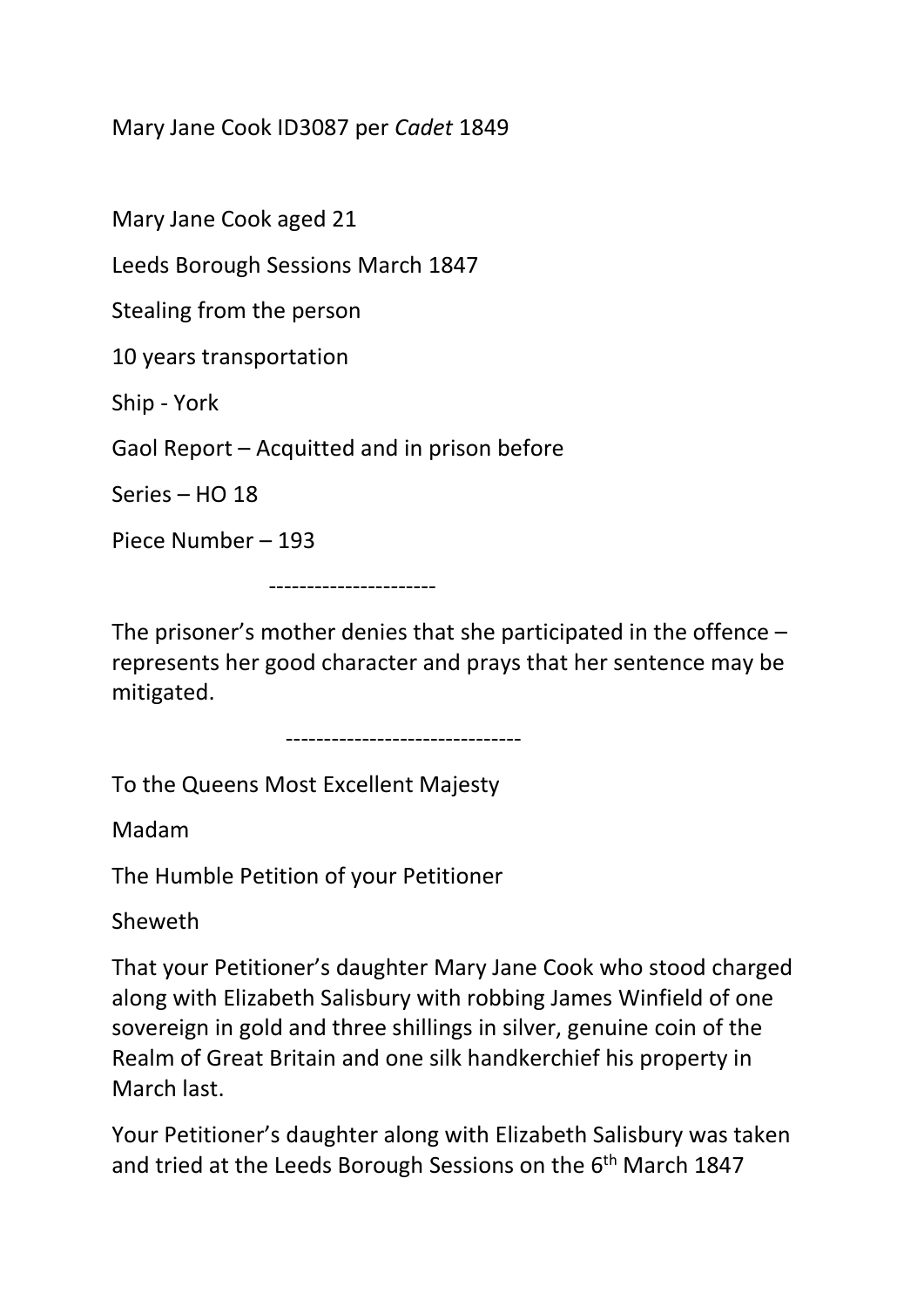before Thomas Hower Ellis Esq. Recorder of the said Borough and was convicted and received sentence of ten years transportation and your Petitioner's daughter Mary Jane Cook is now lying at York Castle.

Your Majesty's most humble Petitioner further begs leave to inform your Majesty that your petitioner's daughter Mary Jane Cook had nothing at all to do with committing the robbery upon the person of the Prosecutor, neither had she any connection whatever with the other prisoner previous of the day of this unfortunate case which befell her, neither was your Petitioner's daughter ever brought before a Court of Justice charged with doing anything wrong to any person in her life, though it appears upon the trial that is not the case with Elizabeth Salisbury the other prisoner as she had been convicted several times before.

Your Petitioner further begs leave to inform your Majesty that your most gracious Majesty will find herewith enclosed characters from three different persons whom your Petitioner's daughter have been in service with and as your Petition is left a widow, and her daughter Mary Jane Cook being the only child whom your Petitioner had to depend on in her widowhood for support and your Petitioner having been informed by her daughter that she is now in a state of pregnancy and this being her first offence that ever she was brought to appears before a Court of Justice.

Under all these extenuating circumstances your Majesty's most humble Petitioner hopes that your most gracious Majesty will extend your Royal Clemency towards your Petitioners daughter and grant her a free pardon.

And should your Most Gracious majesty not deem it meet so to do your humble Petitioner hopes that your Most Gracious Majesty will not sent your Petitioner's daughter out of her own country but at some period not far distant that your most Gracious Majesty will be pleased to extend your Royal Clemency to your Petitioner's daughter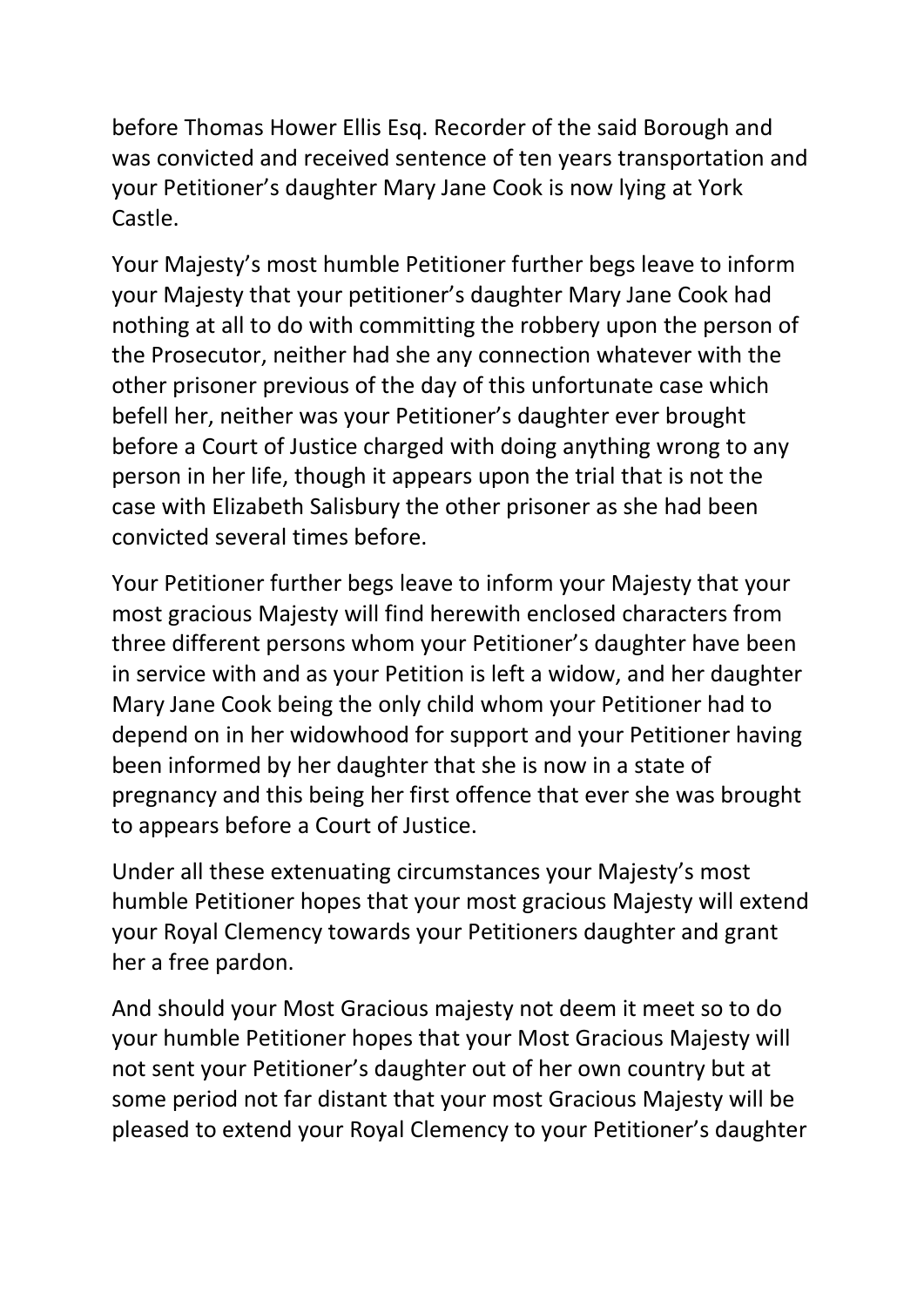and grant her a free and unconditional pardon before the expiration of her sentence of ten years transportation.

And your Majesty's most faithful subject and dutiful servant as in duty bound will ever pray.

Elizabeth Cook

Widow

No 6 Butler's Court

York Street

Leeds

--------------------------------

Butler's Court

York Street

Leeds

14th April 1847

Honourable Secretary

I the undersigned most humbly beg leave to transmit the enclosed Petition to your Honour hoping your Honour will be pleased to present the same to the Queens Most Excellent Majesty.

And by your Honour complying with the above you will thereby greatly oblige your most obedient servant.

----------------------------

Elizabeth Cook.

We the undersigned do certif. That the prisoner Mary Jane Cook was in my service 8 months and I have nothing to say against her character she was honest and very steady.

Mrs Thomas Kilroy – Clothier of Leeds